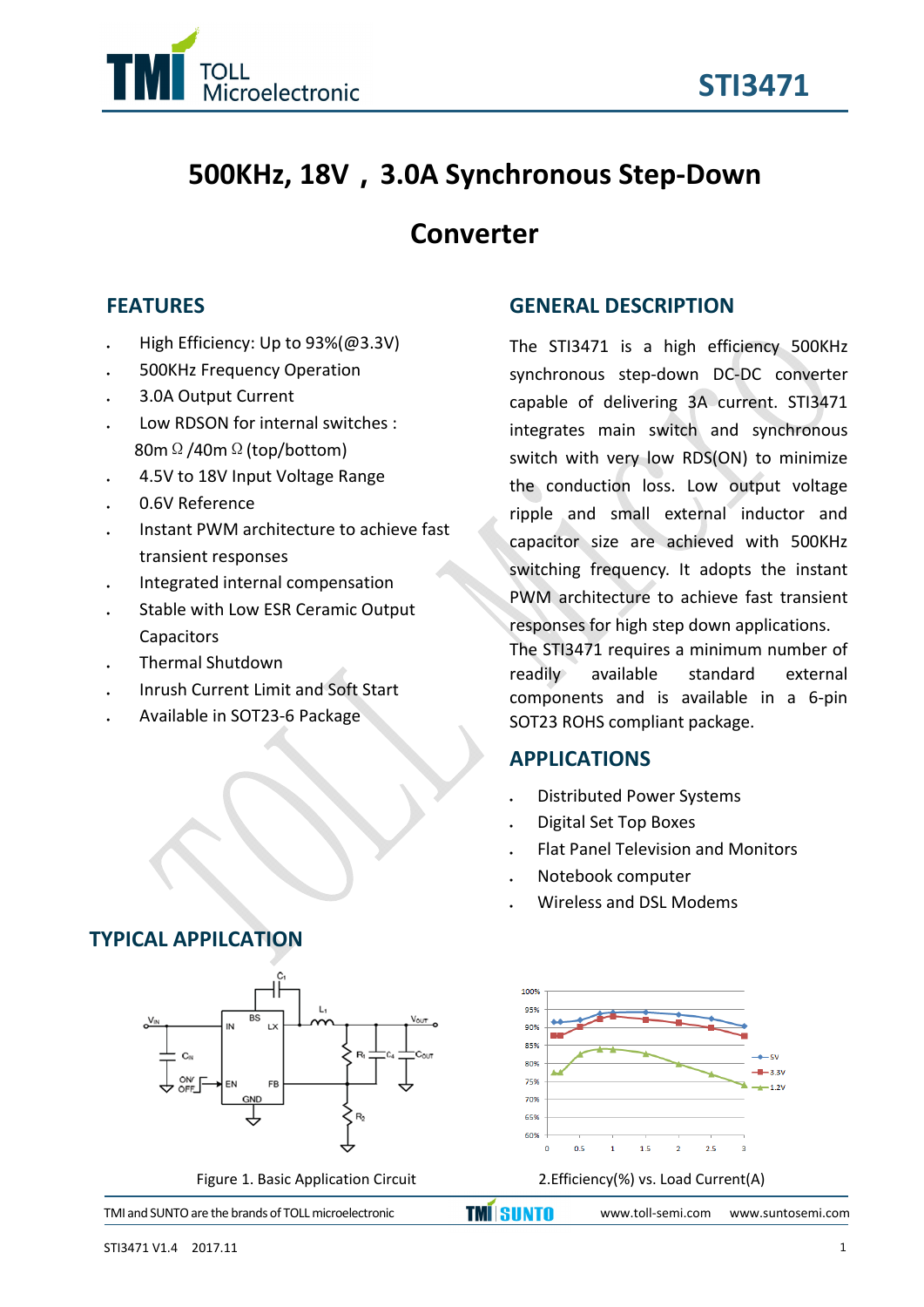

# **ABSOLUTE MAXIMUM RATINGS (Note 1)**

| <b>Parameter</b>                 | <b>VALUE</b>    | Unit        |  |
|----------------------------------|-----------------|-------------|--|
| Input Supply Voltage, EN         | $-0.3^{\sim}20$ | v           |  |
| LX Voltages                      | $-0.3^{\sim}20$ |             |  |
| FB Voltage                       | $-0.3^{\circ}6$ |             |  |
| <b>BS Voltage</b>                | $-0.3^{\sim}23$ |             |  |
| Storage Temperature Range        | $-65^{\sim}150$ | °C          |  |
| Junction Temperature(Note2)      | 160             | $^{\circ}C$ |  |
| <b>Power Dissipation</b>         | 600             | mW          |  |
| Lead Temperature(Soldering, 10s) | 260             | °C          |  |

## **PACKAGE/ORDER INFORMATION**



SOT23‐6

### **Top Mark: S41GXXX (S41G: Device Code, XXX: Inside Code)**

| <b>Part Number</b> | Package | Top mark | <b>Quantity/Reel</b> |
|--------------------|---------|----------|----------------------|
| STI3471            | SOT23-6 | S41GXXX  | 3000                 |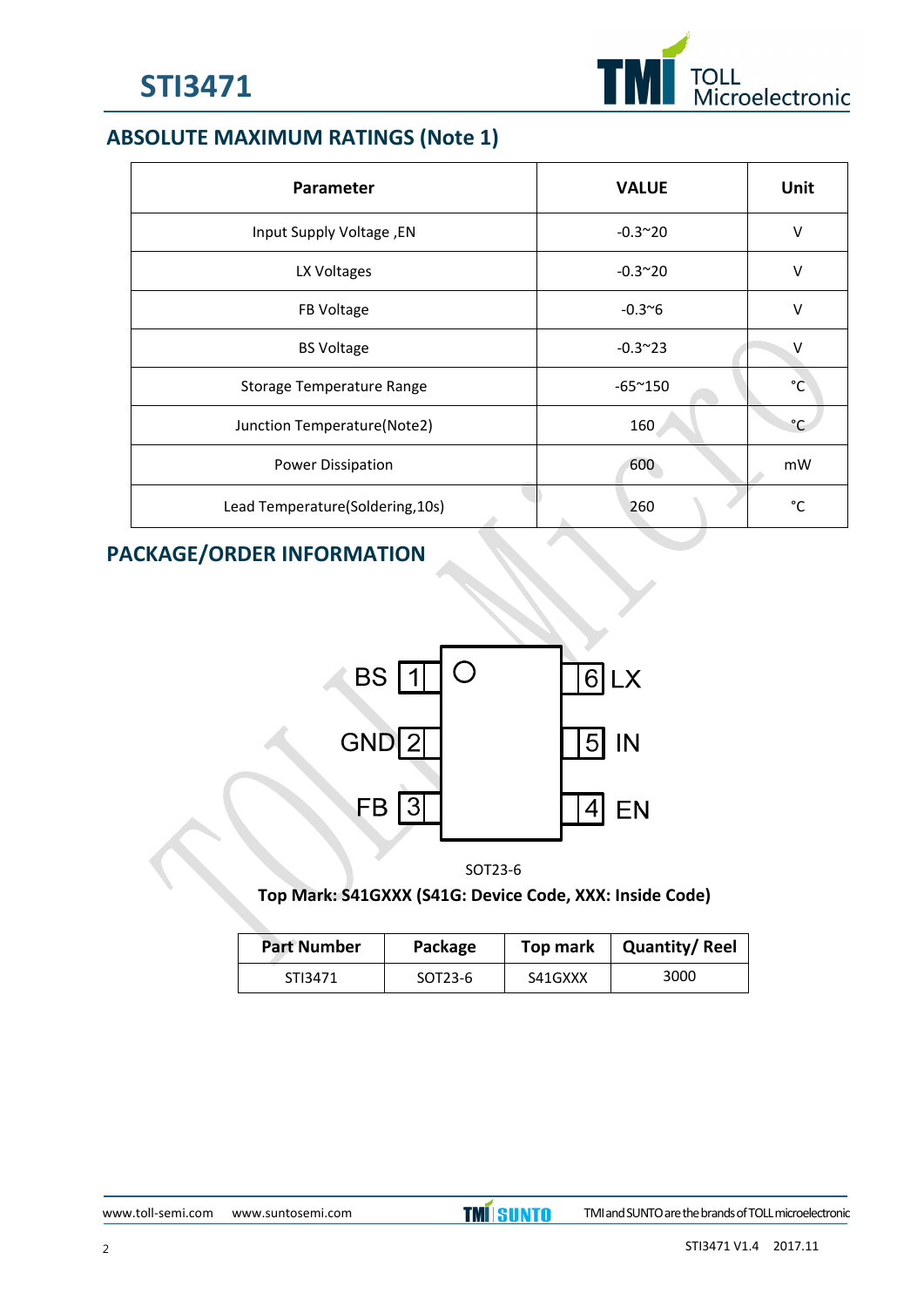



# **PIN FUNCTIONS**

| Pin            | <b>Name</b> | <b>Function</b>                                                                                                                                           |  |  |
|----------------|-------------|-----------------------------------------------------------------------------------------------------------------------------------------------------------|--|--|
| $\mathbf{1}$   | <b>BS</b>   | Bootstrap. A capacitor connected between LX and BST pins is required to form a floating<br>supply across the high-side switch driver.                     |  |  |
| $\overline{2}$ | <b>GND</b>  | Ground                                                                                                                                                    |  |  |
| 3              | FB          | Output Voltage feedback input. Connect FB to the center point of the external resistor<br>divider.                                                        |  |  |
| 4              | EN          | Drive this pin to a logic-high to enable the IC. Drive to a logic-low to disable the IC and<br>enter micro-power shutdown mode. Do not leave EN floating. |  |  |
| 5              | IN          | Power supply Pin                                                                                                                                          |  |  |
| 6              | LX.         | Switching Pin                                                                                                                                             |  |  |

### **ESD RATING**

| <b>Items</b> | <b>Description</b>            | <b>Value</b> | Unit |
|--------------|-------------------------------|--------------|------|
| <b>VESD</b>  | Human Body Model for all pins | ±2000        |      |

**JEDEC specification JS‐001**

# **RECOMMENDED OPERATING CONDITIONS**

| <b>Items</b>         | <b>Description</b>                 | Min | <b>Max</b> | Unit   |
|----------------------|------------------------------------|-----|------------|--------|
| <b>Voltage Range</b> | IN                                 | 4.5 | 18         |        |
| TA                   | <b>Operating Temperature Range</b> | -40 | 85         | $\sim$ |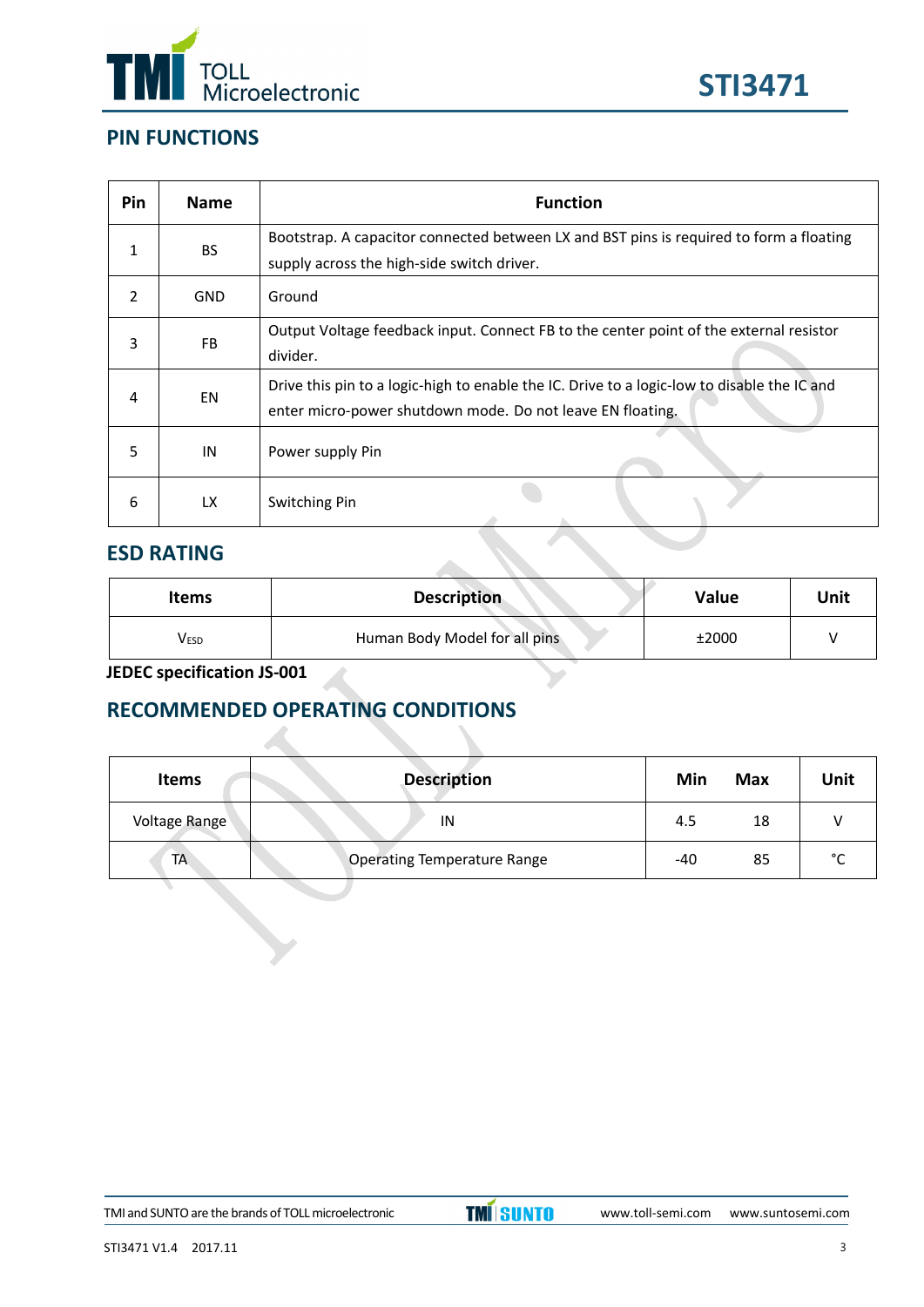

# **ELECTRICAL CHARACTERISTICS (Note 3)**

#### ( $V_{IN}$ =12V,  $V_{OUT}$ =5V,  $T_A$  = 25°C, unless otherwise noted.)

| Parameter                         | <b>Conditions</b>                                                  | Min   | <b>Typ</b> | <b>Max</b> | Unit         |
|-----------------------------------|--------------------------------------------------------------------|-------|------------|------------|--------------|
| Input Voltage Range               |                                                                    | 4.5   |            | 18         | V            |
| UVLO Threshold                    |                                                                    | 4.0   |            |            | V            |
| Quiescent Current                 | $V_{EN} = 2.0 V, I_{OUT} = 0, V_{FB} = V_{REF} * 105%$             |       | 300        |            | uA           |
| Shutdown Current                  | $EN = 0$                                                           |       | 5          |            | uA           |
| <b>Regulated Feedback Voltage</b> | $T_A = 25^{\circ}C$ , 3.5V $V_{IN} \le 18V$                        | 0.588 | 0.6        | 0.612      | V            |
| High-Side Switch On-Resistance    |                                                                    |       | 80         |            | $m \Omega$   |
| Low-Side Switch On-Resistance     |                                                                    |       | 40         | ò          | $m \Omega$   |
| High-Side Switch Leakage Current  | $V_{EN} = 0V$ , $V_{LX} = 0V$                                      | 1     |            | 10         | uA           |
| Upper Switch Current Limit        | Minimum Duty Cycle                                                 | 4     |            |            | A            |
| On Time                           | $V_{IN} = 12V,$<br>$V_{\text{OUT}} = 3.3V$<br>$ I_{\text{OUT}}=1A$ | 415   | 550        | 680        | lnS          |
| Oscillation Frequency             |                                                                    |       | 500        |            | <b>KHz</b>   |
| Maximum Duty Cycle                | $V_{FB} = 0.6V$                                                    |       | 95         |            | %            |
| Minimum On-Time                   |                                                                    |       | 80         |            | nS           |
| Thermal Shutdown                  |                                                                    |       | 160        |            | $^{\circ}$ C |

**Note 1: Absolute Maximum Ratings are those values beyond which the life of a device may be impaired.**

Note 2: T<sub>J</sub> is calculated from the ambient temperature T<sub>A</sub> and power dissipation P<sub>D</sub> according to the following formula:  $T_J = T_A + (P_D)$  x (250°C/W).

**Note 3: 100% production test at +25°C. Specifications over the temperature range are guaranteed by design and characterization.**

**Note 4: Dynamic supply current is higher due to the gate charge being delivered at the switching frequency**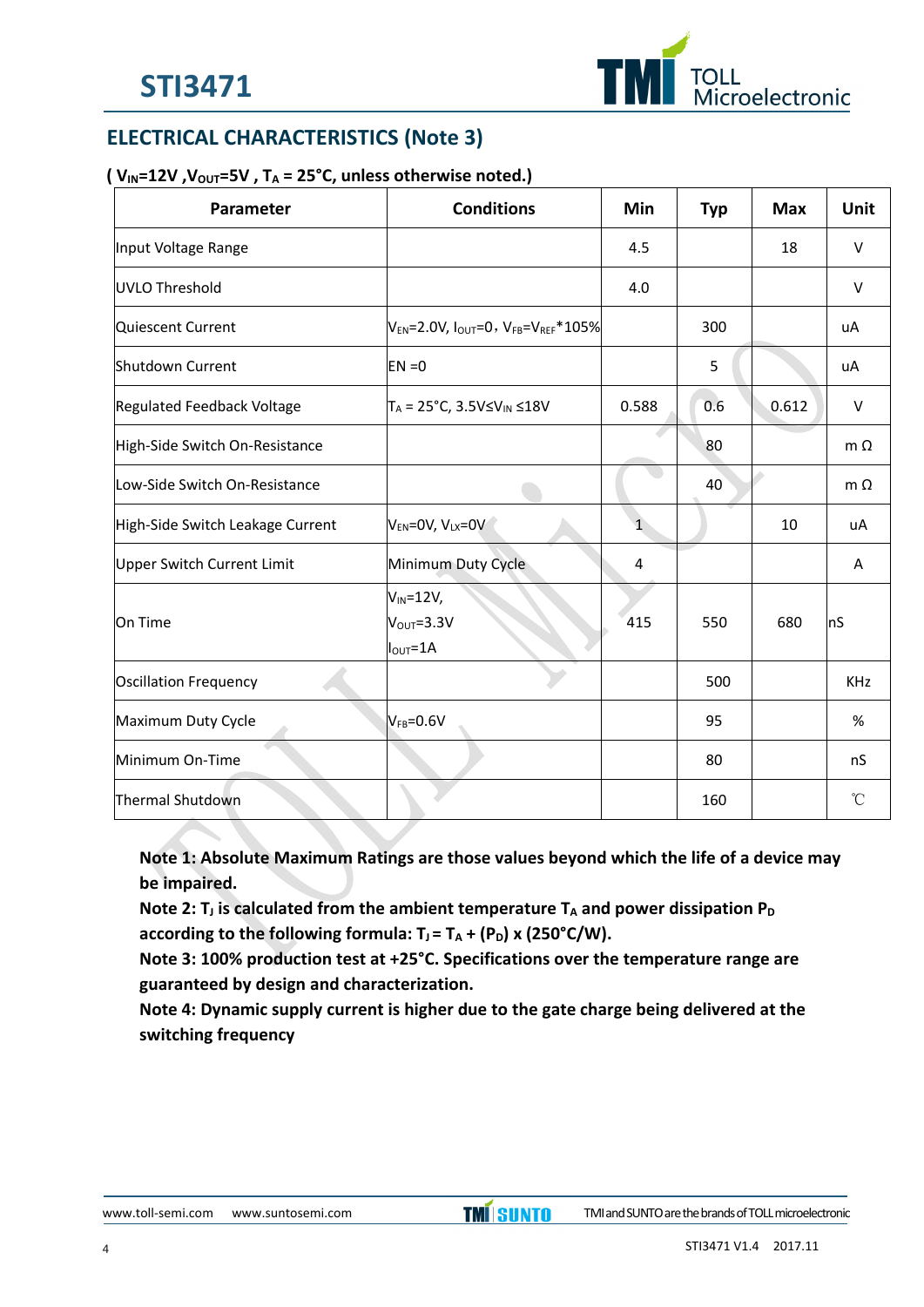

### **OPERATION**

#### **Internal Regulator**

The STI3471 is a current mode step down DC/DC converter that provides excellent transient response with no extra external compensation components. This device contains an internal, low resistance, high voltage power MOSFET, and operates at a high 500KHz operating frequency to ensure a compact, high efficiency design with excellent AC and DC performance.

**STI3471**

#### **Error Amplifier**

The error amplifier compares the FB pin voltage with the internal FB reference (VFB) and outputs a current proportional to the difference between the two. This output current is then used to charge or discharge the internal compensation network to form the COMP voltage, which is used to control the power MOSFET current. The optimized internal compensation network minimizes the external component counts and simplifies the control loop design.

#### **Internal Soft‐Start**

The soft-start is implemented to prevent the converter output voltage from overshooting during startup. When the chip starts, the internal circuitry generates a soft‐start voltage (SS) ramping up from 0V to 0.6V. When it is lower than the internal reference (REF), SS overrides REF so the error amplifier uses SS as the reference. When SS is higher than REF, REF regains control. The SS time is internally fixed to 0.8ms.

#### **Over‐Current‐Protection**

The STI3471 has cycle‐by‐cycle over current limit when the inductor current peak value exceeds the set current limit threshold.

#### **Startup and Shutdown**

If both VIN and EN are higher than their appropriate thresholds, the chip starts. The reference block starts first, generating stable reference voltage and currents, and then the internal regulator is enabled. The regulator provides stable supply for the remaining circuitries. Three events can shut down the chip: EN low, VIN low and thermal shutdown. In the shutdown procedure, the signaling path is first blocked to avoid any fault triggering. The COMP voltage and the internal supply rail are then pulled down. The floating driver is not subject to this shutdown command.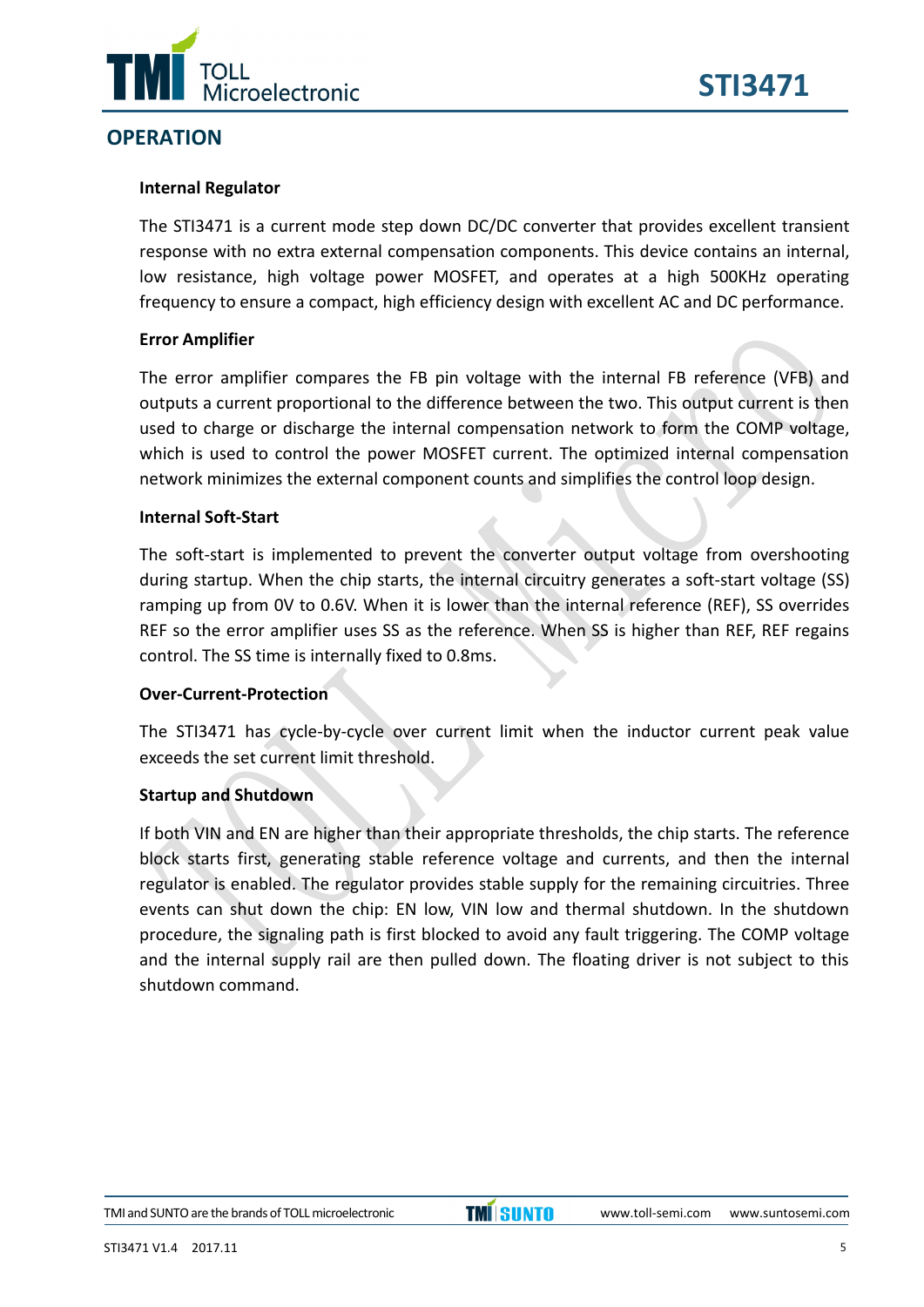







### **FUNCTIONAL TEST**

**Test condition: Vin=12V,Vout=3.3V;**

**1.Load Dynamic Response**



**2.Input/output ripple, Iout=full load**



Vin=12V, Vout=3.3V Load transient((0.3A‐2.7A‐0.3A) Vin=12V, Vout=3.3V Loadtransient((1.5A‐3A‐1.5A)



www.toll-semi.com www.suntosemi.com TMISUNTO TMIandSUNTOare the brands of TOLL microelectronic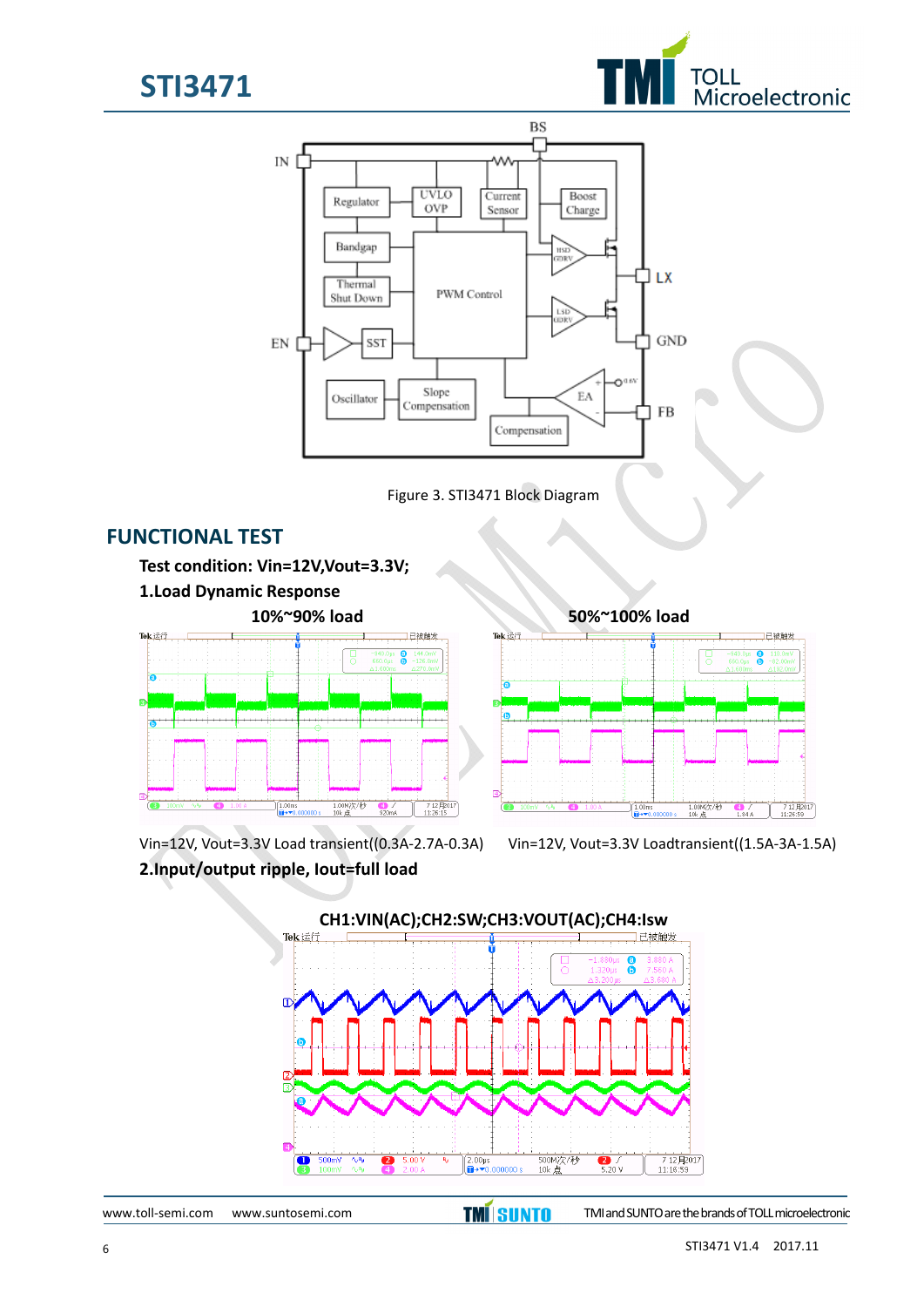





Power on, lout= 3A Power off, lout= 3A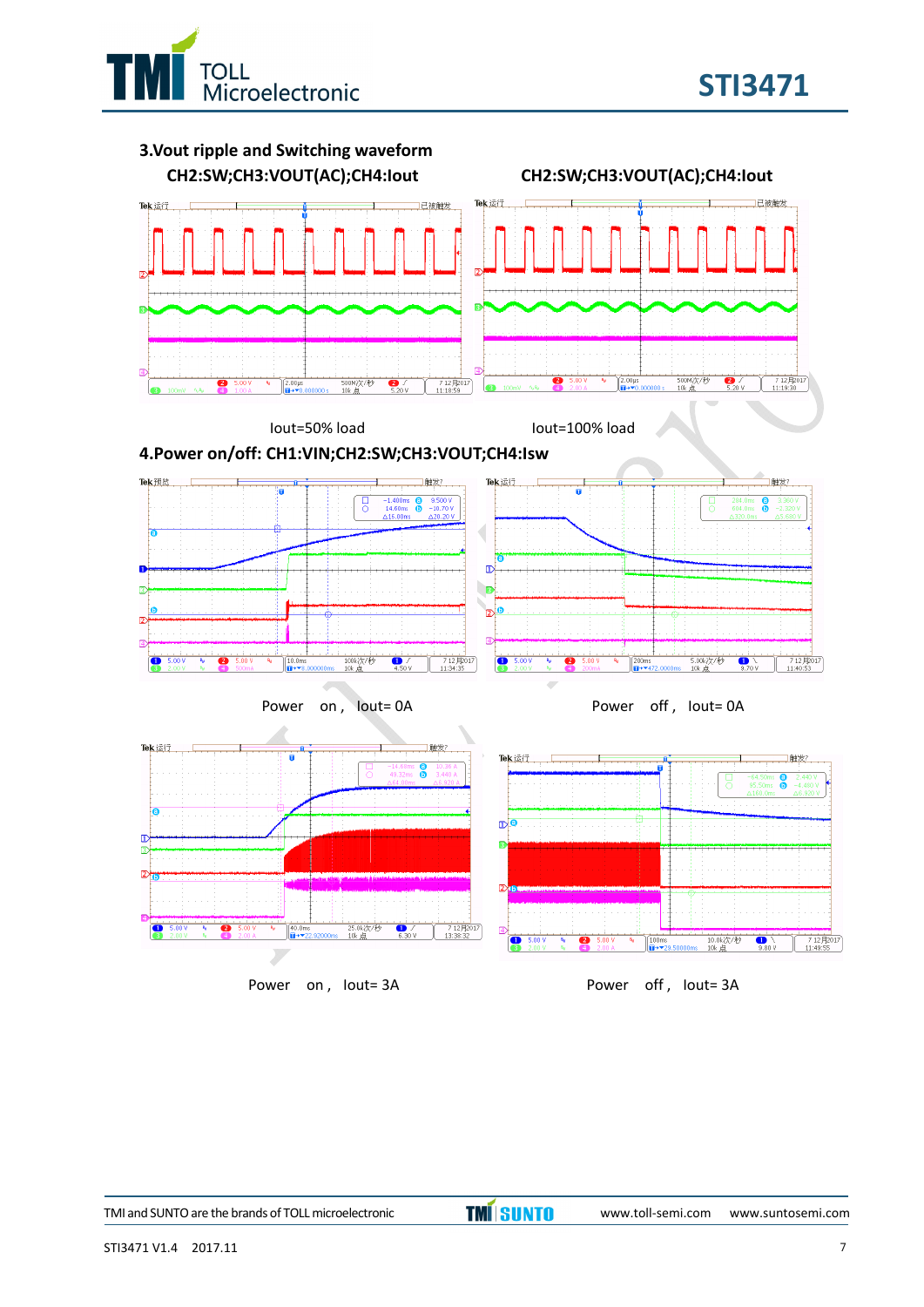





## **APPLICATION INFORMATION**

#### **Setting the Output Voltage**

The external resistor divider is used to set the output voltage (see Typical Application on page 1). The feedback resistor R1 also sets the feedback loop bandwidth with the internal compensation capacitor. Choose R1 to be around 100kΩ for optimal transient response. R2 is then given by:

$$
R_2 = \frac{R_1}{V_{out} / V_{FB} - 1}
$$

#### **Selecting the Inductor**

A 4.7μH to 22μH inductor with a DC current rating of at least 25% percent higher than the maximum load current is recommended for most applications. For highest efficiency, the inductor DC resistance should be less than 15mΩ. For most designs, the inductance value can be derived from the following equation.

$$
L = \frac{V_{out} \times (V_{in} - V_{out})}{V_{in} \times \Delta I_L \times f_{OSC}}
$$

Where ΔIL is the inductor ripple current. Choose inductor ripple current to be approximately 30% if the maximum load current, 3A. The maximum inductor peak current is:

$$
I_{L(MAX)}=I_{LOAD}~+\frac{\Delta I_L}{2}
$$

Under light load conditions below 100mA, larger inductance is recommended for improved efficiency.

#### **Selecting the Output Capacitor**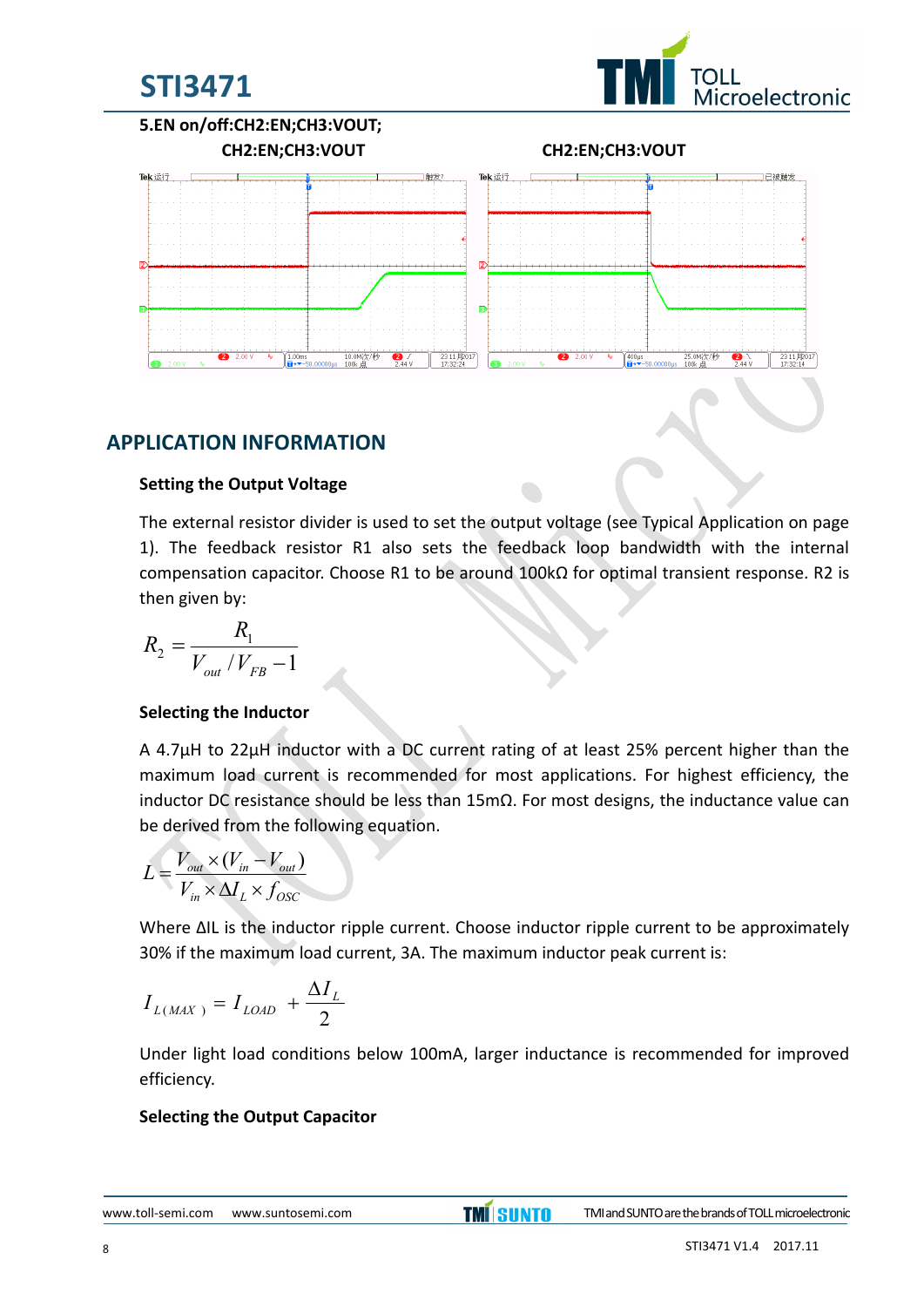

The output capacitor (C2) is required to maintain the DC output voltage. Ceramic, tantalum, or low ESR electrolytic capacitors are recommended. Low ESR capacitors are preferred to keep the output voltage ripple low. The output voltage ripple can be estimated by:

 $\overline{\phantom{a}}$  $\overline{\phantom{a}}$  $R_{ESR} + \frac{1}{8 \times 6 \times C}$ L  $\mathbf{r}$  $\int \times \left[ R_{ESR} + \frac{1}{8 \times f_S \times} \right]$  $\left|1-\frac{V_{OUT}}{V}\right|$ L  $\mathsf{L}$  $\Delta V_{OUT} = \frac{V_{OUT}}{f_S \times L} \times \left[1 - \frac{V_{OUT}}{V_{IN}}\right] \times \left[R_{ESR} + \frac{1}{8 \times f_S \times C_2}\right]$  $1-\frac{V_{OUT}}{V}$   $\times$   $R_{ESR}$  +  $\frac{1}{\gamma}$  $f_{S} \times C$ *R V V*  $f_{S} \times L$  $V_{OUT} = \frac{V_{O}}{c}$ *S ESR IN OUT S*  $V_{OUT} = \frac{V_{OUT}}{V_{CUT}} \times 1 - \frac{V_{OUT}}{V} \times 1 - \frac{V_{OUT}}{V} \times 1 - \frac{V_{CUT}}{V} \times 1 - \frac{1}{2}$  Where L is the inductor value and RESR is the

equivalent series resistance (ESR) value of the output capacitor. In the case of ceramic capacitors, the impedance at the switching frequency is dominated by the capacitance. The output voltage ripple is mainly caused by the capacitance. For simplification, the output voltage ripple can be estimated by:

$$
\Delta V_{OUT} = \frac{V_{OUT}}{8 \times f_{S}^{2} \times L \times C_{2}} \times \left[1 - \frac{V_{OUT}}{V_{IN}}\right]
$$

In the case of tantalum or electrolytic  $\hat{\xi}^{R2}$  minates the impedance at the switching frequency. For simplification, the output ripple can be approximated to:

$$
\Delta V_{OUT} = \frac{V_{OUT}}{f_s \times L} \times \left[1 - \frac{V_{OUT}}{V_{IN}}\right] \times R_{ESR}
$$

The characteristics of the output capacitor also affect the stability of the regulation system. The STI3471 can be optimized for a wide range of capacitance and ESR values.

### **PCB Layout Guide**

PCB layout is very important to achieve stable operation. It is highly recommended to duplicate EVB layout for optimum performance. If change is necessary, please follow these guidelines and take Figure 4 for reference.

1) Keep the path of switching current short and minimize the loop area formed by Input capacitor, high‐side MOSFET and low‐side MOSFET.

2) Bypass ceramic capacitors are suggested to be put close to the Vin Pin.

3) Ensure all feedback connections are short and direct. Place the feedback resistors and compensation components as close to the chip as possible.

4) VOUT, LX away from sensitive analog areas such as FB.

5) Connect IN, LX, and especially GND respectively to a large copper area to cool the chip to improve thermal performance and long-term reliability.